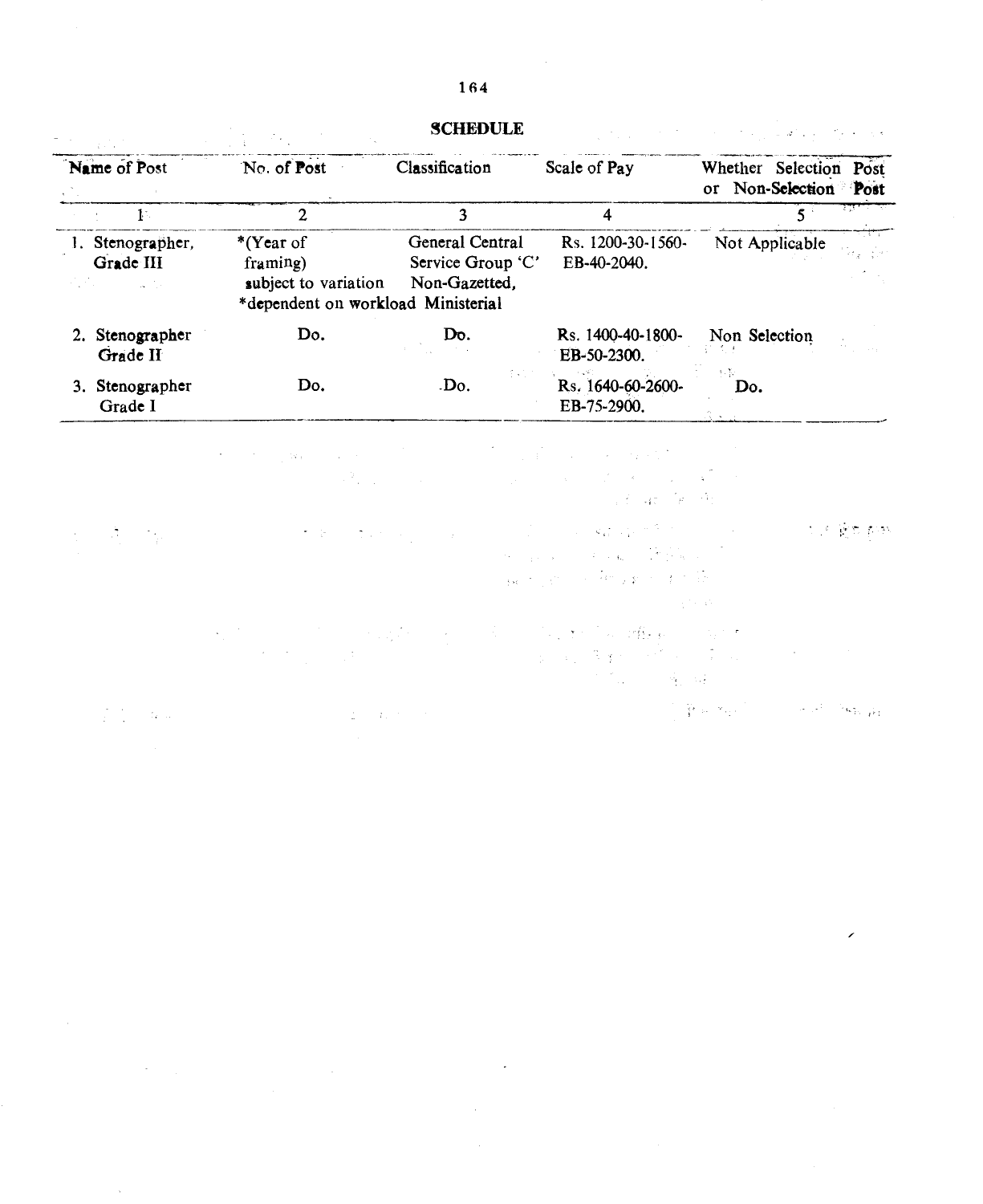| Whether benefit of added<br>years of service admissible<br>under rule 30 of the Central<br>Civil Service (Pension) Rules,<br>1972 |     | Age limit for<br>direct recruits                                                                                      | Educational and other<br>qualifications required<br>for direct recruits                                    | Whether age & educa-<br>tional<br>qualifications<br>prescribed<br>for direct<br>recruits will<br>apply in<br>the case of promotees |  |
|-----------------------------------------------------------------------------------------------------------------------------------|-----|-----------------------------------------------------------------------------------------------------------------------|------------------------------------------------------------------------------------------------------------|------------------------------------------------------------------------------------------------------------------------------------|--|
|                                                                                                                                   | 6   | 7                                                                                                                     | 8                                                                                                          |                                                                                                                                    |  |
| $(1)$ Not Applicable                                                                                                              |     | 18 to 25 years (Relax-<br>ble for Govt. servants<br>upto 35 years in<br>accordance with the<br>instructions or orders | Matriculation or<br>(1)<br>equivalent<br>A speed of 80 wpm<br>(2)<br>in Stenography<br>(English or Hindi). | Not Applicable                                                                                                                     |  |
|                                                                                                                                   |     | issued by the Central                                                                                                 |                                                                                                            |                                                                                                                                    |  |
|                                                                                                                                   |     | Govt.)<br>Note:—The crucial date                                                                                      |                                                                                                            |                                                                                                                                    |  |
|                                                                                                                                   |     | for determining the age                                                                                               |                                                                                                            |                                                                                                                                    |  |
|                                                                                                                                   |     | limit shall be as adver-                                                                                              |                                                                                                            |                                                                                                                                    |  |
|                                                                                                                                   |     | tised by the Staff Selec-                                                                                             |                                                                                                            |                                                                                                                                    |  |
|                                                                                                                                   |     | tion Commission.                                                                                                      |                                                                                                            |                                                                                                                                    |  |
| (2)                                                                                                                               | Do. | 25 years (relaxable upto<br>35 years in case of Govt.                                                                 | Matriculation or<br>(I)                                                                                    | Do.                                                                                                                                |  |
|                                                                                                                                   |     | servants in accordance<br>with the instructions or                                                                    | equivalent<br>A speed of 100<br>(2)                                                                        |                                                                                                                                    |  |
|                                                                                                                                   |     |                                                                                                                       | wpm in Stenography                                                                                         |                                                                                                                                    |  |
|                                                                                                                                   |     | orders issued by the<br>Central Govt.)                                                                                | (English/Hindi).                                                                                           |                                                                                                                                    |  |
|                                                                                                                                   |     | Note: As above.                                                                                                       |                                                                                                            |                                                                                                                                    |  |
| (3)                                                                                                                               | Do. | Not Applicable                                                                                                        | Not Applicable                                                                                             | Do.                                                                                                                                |  |

 $\mathbb{R}^2$ 

 $\bar{z}$ 

 $\hat{\boldsymbol{\beta}}$ 

 $\mathcal{L}$ 

i.

 $\frac{1}{2} \left( \frac{1}{2} \right)$ 

 $\ddot{\phantom{a}}$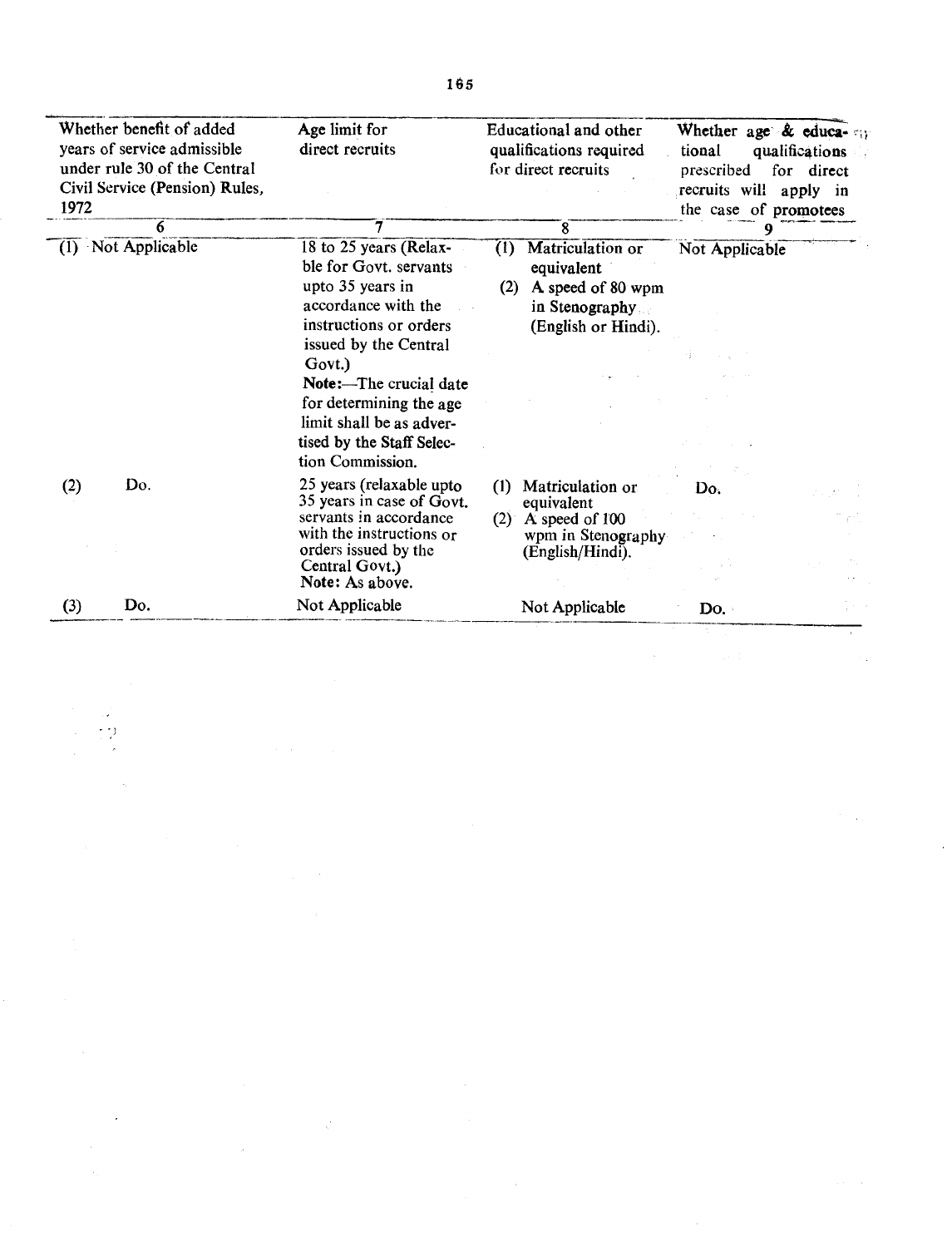| Period of Probation<br>if any                               | direct recruitment or by promotion<br>or by deputation/transfer and<br>percentage of the vacancies to be<br>filled by various methods                                                                                                                                                                                                                                                                   | Method of Reeruitment -- Whether by a security of recruitment by the situation of<br>promotion/deputation/<br>transfer, grades from<br>which promotion/deputation/<br>transfer to be made                                                                                                                                             |
|-------------------------------------------------------------|---------------------------------------------------------------------------------------------------------------------------------------------------------------------------------------------------------------------------------------------------------------------------------------------------------------------------------------------------------------------------------------------------------|---------------------------------------------------------------------------------------------------------------------------------------------------------------------------------------------------------------------------------------------------------------------------------------------------------------------------------------|
| 10                                                          | 11                                                                                                                                                                                                                                                                                                                                                                                                      | 12<br>دند. گستگاه ب                                                                                                                                                                                                                                                                                                                   |
| Two years<br>(1)                                            | Direct recruitment through Staff Selection<br>西孔巴西<br>Commission.                                                                                                                                                                                                                                                                                                                                       | Not Applicable<br>그리고 비싸<br>$\{1,1\}$ , $\{1,1\}$<br>合金合金                                                                                                                                                                                                                                                                             |
|                                                             | Note:—Vacancies caused by the incumbent<br>being away on transfer on deputation or<br>long illness or study leave or under other<br>circumstances for a duration of one year<br>or more may be filled on transfer on<br>deputation from the officials of the Central<br>Govt. holding analogous posts on regular<br>basis and possessing the qualifications<br>prescribed for direct recruits at col. 9 |                                                                                                                                                                                                                                                                                                                                       |
| $(2)$ 2 years for<br>promotees, Nil<br>for direct recruits. | By promotion failing which by transfer on<br>deputation failing both by direct recruit-<br>ment.                                                                                                                                                                                                                                                                                                        | Promotion : Promotion from Stenographers<br>Grade III in the scale of Rs. 1200-2040<br>with 5 years regular service in the grade.                                                                                                                                                                                                     |
|                                                             | (Direct recruitment may be prescribed/<br>resorted to only when there is not<br>enough feeder grade strength or when<br>there is no possibility of filling up<br>of the posts by transfer on deputation).                                                                                                                                                                                               | speed of 100 wpm in<br>(b) Possessing a<br>Stenography (English/Hindi).<br>Period of deputation including the period<br>another ex-cadre post<br>of deputation in<br>held immediately preceding this appoint-<br>ment in the same or some other organi-<br>sation/deptt. of the Central Govt. shall<br>ordinarily not exceed 2 years. |
| (3)<br>2 years                                              | By promotion failing which by transfer<br>on deputation.                                                                                                                                                                                                                                                                                                                                                | Promotion: Stenographers Grade III in<br>the scale of Rs. 1400-2300 with 5 years<br>regular service in the grade.<br>Transfer on deputation:<br>Officers of the Central Govt.                                                                                                                                                         |
|                                                             |                                                                                                                                                                                                                                                                                                                                                                                                         | (a) (i) holding analogous posts on regu-<br>lar basis; or<br>(ii) with 5 years regular service in the<br>scale of Rs. 1400-2300 or equi-<br>valent;                                                                                                                                                                                   |
|                                                             |                                                                                                                                                                                                                                                                                                                                                                                                         | (iii) with 10 years of regular service<br>in the scale of Rs. $1200 - 2040$ or<br>equivalent; and                                                                                                                                                                                                                                     |
|                                                             |                                                                                                                                                                                                                                                                                                                                                                                                         | *(b) possessing a speed of 100 wpm in steno-<br>graphy (English/Hindi)                                                                                                                                                                                                                                                                |
|                                                             |                                                                                                                                                                                                                                                                                                                                                                                                         | *Period of deputation column as in 2.                                                                                                                                                                                                                                                                                                 |

 $\ddot{\phantom{a}}$ 

,,